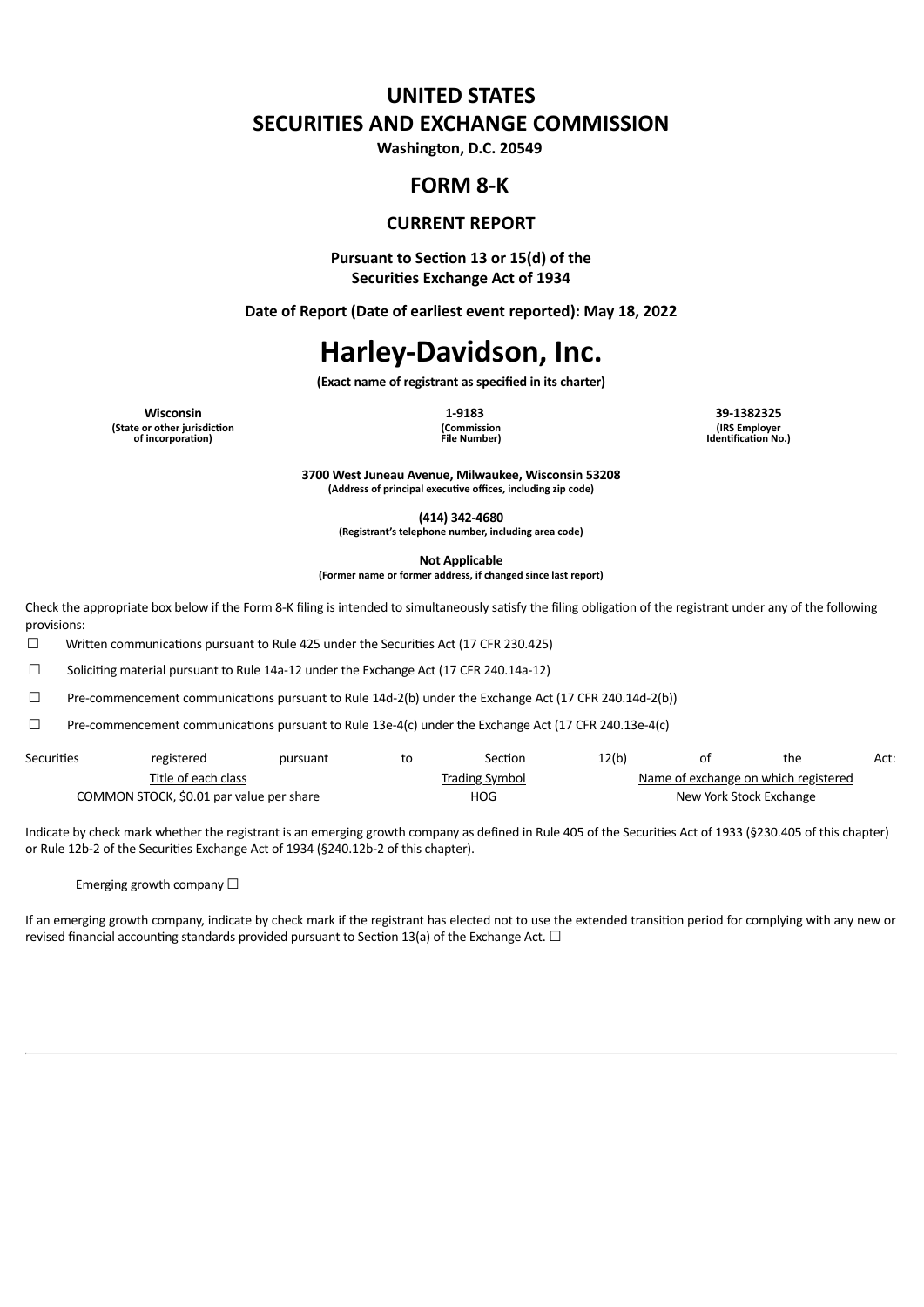#### Item 5.02 Departure of Directors or Certain Officers; Election of Directors; Appointment of Certain Officers; Compensatory Arrangements of Certain **Officers**

On May 12, 2022, Harley-Davidson, Inc. (the "Company") held the Company's 2022 Annual Meeting of Shareholders (the "Annual Meeting"). At the Annual Meeting, the shareholders of the Company approved an amendment to the Harley-Davidson, Inc. 2020 Incentive Stock Plan (the "Incentive Plan") to increase the authorized number of shares under the Incentive Plan. As amended, the Incentive Plan provides that up to a total of 6,800,000 shares of the Company's common stock may be issued thereunder. The Incentive Plan authorizes the grant to the Company's officers (who may include one or more of the Company's named executive officers), directors, eligible employees and consultants of stock options, stock appreciation rights, performance shares, performance units, shares of common stock, restricted stock, restricted stock units, employee incentive plan shares and dividend equivalent units. The Company cannot currently determine the benefits, if any, to be paid under the Incentive Plan in the future to any person eligible to receive awards.

The Incentive Plan is described in detail in the Company's proxy statement relating to the Annual Meeting filed with the Securities and Exchange Commission on April 1, 2022 (the "2022 Proxy Statement"), and the full text of the Incentive Plan appears as Attachment A to the 2022 Proxy Statement. The description of the Incentive Plan set forth above does not purport to be complete and is qualified in its entirety by reference to such materials.

At the Annual Meeting, the shareholders of the Company also approved the 2022 Aspirational Incentive Stock Plan (the "AIP"), authorizing the Human Resources Committee ("HRC") to grant to the Company's President and Chief Executive Officer and other executive leaders of the Company, who may include one or more of the Company's other named executive officers, of up to an aggregate of 3.0 million aspirational performance shares or performance share units ("Performance Shares") relating to the Company's common stock, contingent upon achievement of specific stock price thresholds. The Company cannot currently determine the benefits, if any, to be paid under the AIP in the future to any person eligible to receive Performance Shares. Participants would earn shares of stock under the Performance Shares only to the extent the aspirational share price goals listed in the table below are achieved by December 31, 2025. If the stock price criteria are met, 50% of the associated Performance Shares will be deemed vested immediately upon the Human Resources Committee's determination that the stock price has been achieved, and the remaining 50% will be deemed vested on the one-year anniversary of the date on which the share price was achieved, subject to certain conditions outlined in the AIP.

| <b>Share Price</b> | <b>Total Shares Earned</b> |
|--------------------|----------------------------|
| Below \$70         | 0 Shares                   |
| \$70               | 750,000 Shares             |
| \$90               | 750,000 Shares             |
| \$110              | 750,000 Shares             |
| \$130              | 750,000 Shares             |

The AIP is described in detail in the 2022 Proxy Statement, and the full text of the AIP appears as Attachment B to the 2022 Proxy Statement. The description of the AIP set forth above does not purport to be complete and is qualified in its entirety by reference to such materials.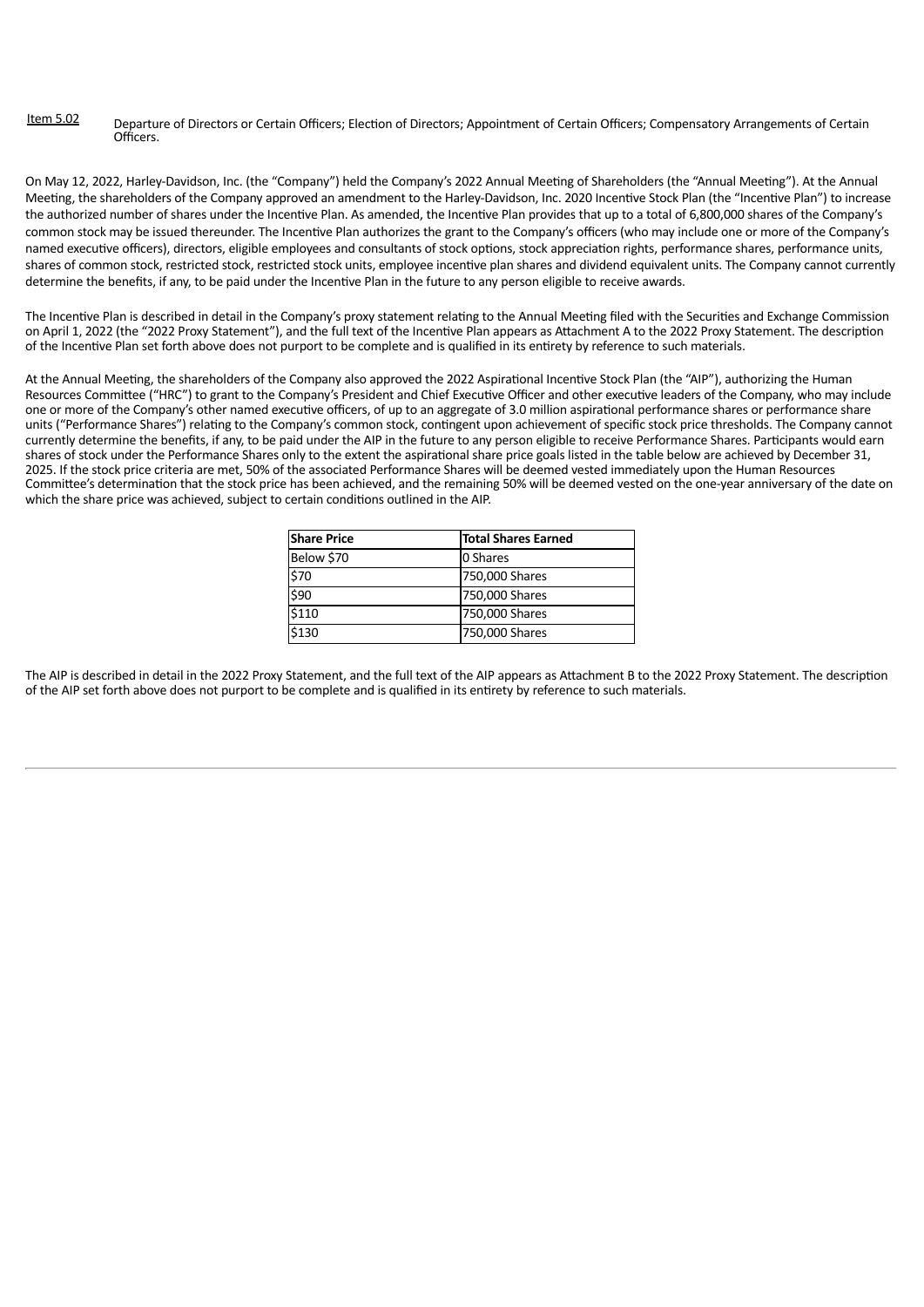## Item 5.07 Submission of Matters to a Vote of Security Holders.

At the Annual Meeting, the Company's shareholders voted on five proposals as set forth below, each of which is described in detail in the 2022 Proxy Statement. The number of votes cast for, against, or withholding authority, and the number of abstentions and any broker non-votes, with respect to each matter voted upon are set forth below.

1. The individuals listed below were elected at the Annual Meeting to serve as directors of the Company until the next annual meeting of shareholders or until each of their respective successors have been duly elected and qualified:

| <b>Director Nominee</b> | <b>Shares Voted in Favor</b> | <b>Shares Withholding Authority</b> | <b>Broker Non-Votes</b> |
|-------------------------|------------------------------|-------------------------------------|-------------------------|
| <b>Troy Alstead</b>     | 115,609,735                  | 3,387,033                           | 11,033,510              |
| R. John Anderson        | 115,594,533                  | 3,402,235                           | 11,033,510              |
| Michael J. Cave         | 95,292,198                   | 23,704,570                          | 11,033,510              |
| Jared D. Dourdeville    | 113,978,051                  | 5,018,717                           | 11,033,510              |
| James D. Farley, Jr.    | 115,841,414                  | 3,155,354                           | 11,033,510              |
| Allan Golston           | 112,322,520                  | 6,674,248                           | 11,033,510              |
| Sara L. Levinson        | 110,338,002                  | 8,658,766                           | 11,033,510              |
| N. Thomas Linebarger    | 110,341,007                  | 8,655,761                           | 11,033,510              |
| Maryrose Sylvester      | 111,510,428                  | 7,486,340                           | 11,033,510              |
| Jochen Zeitz            | 114,327,191                  | 4,669,577                           | 11,033,510              |

2. The approval, on an advisory basis, of the compensation awarded to the Company's named executive officers, as described in the 2022 Proxy Statement.

| <b>Shares Voted For</b> | <b>Shares Voted Against</b> | <b>Abstentions</b> | <b>Broker Non-Votes</b> |
|-------------------------|-----------------------------|--------------------|-------------------------|
| 48,065,060              | 70,548,967                  | 382,741            | 11,033,510              |

3. The ratification of the selection of Ernst & Young LLP as the Company's independent registered public accounting firm for the fiscal year ending December 31, 2022.

| <b>Shares Voted For</b> | <b>Shares Voted Against</b> | <b>Abstentions</b> |
|-------------------------|-----------------------------|--------------------|
| 124,435,707             | 5,333,788                   | 260,783            |

4. The approval of an amendment to the Incentive Plan to increase the authorized number of shares under the plan.

| <b>Shares Voted For</b> | <b>Shares Voted Against</b> | <b>Abstentions</b> | <b>Broker Non-Votes</b> |
|-------------------------|-----------------------------|--------------------|-------------------------|
| 113,477,972             | 5,216,847                   | 301.949            | 11,033,510              |

5. The approval of the AIP.

| <b>Shares Voted For</b> | <b>Shares Voted Against</b> | <b>Abstentions</b> | <b>Broker Non-Votes</b> |
|-------------------------|-----------------------------|--------------------|-------------------------|
| 83,237,538              | 35,384,973                  | 374,257            | 11,033,510              |